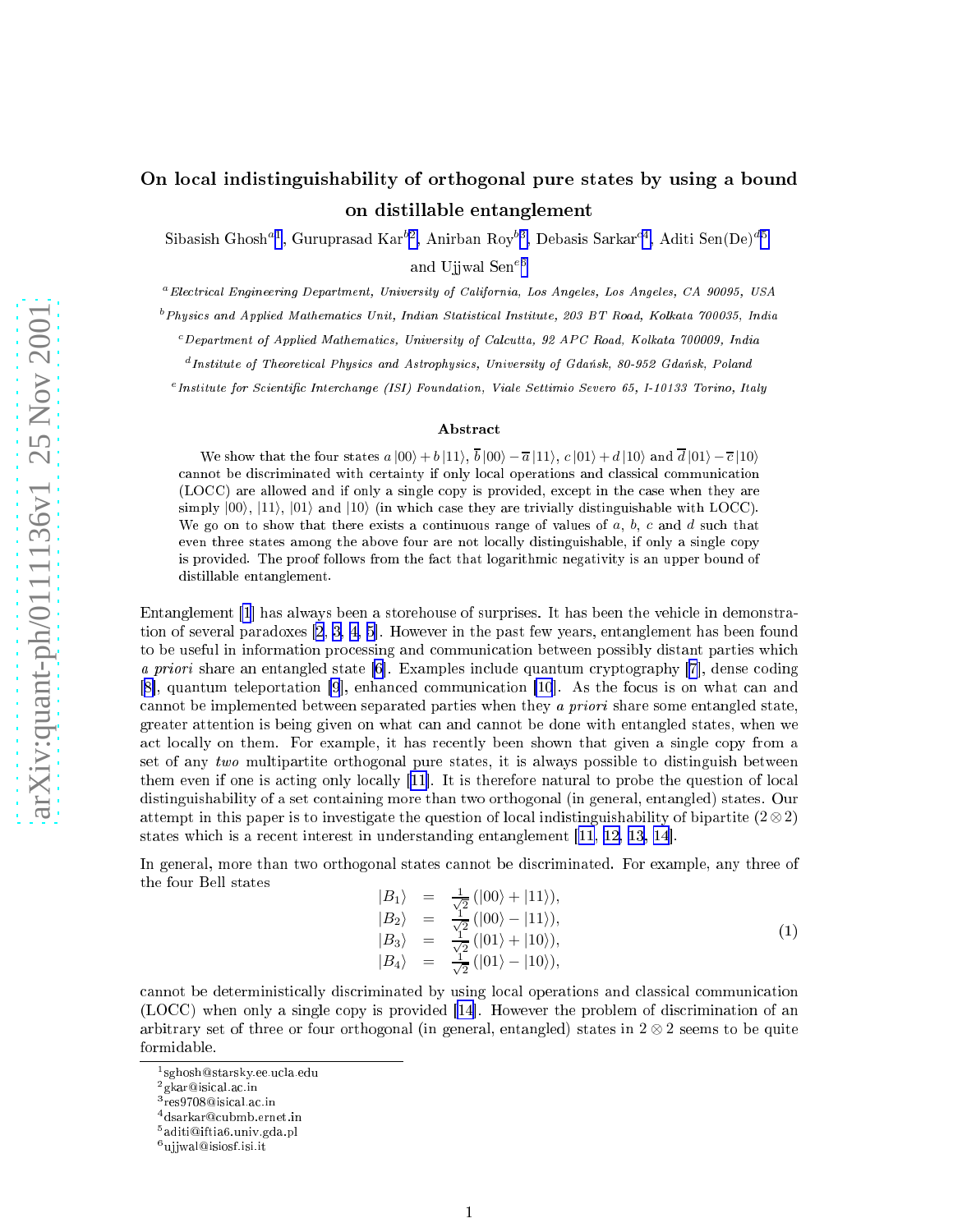<span id="page-1-0"></span>In this paper we probe the question of local distinguishability of the following set of four (orthogonal) states:

$$
\begin{array}{rcl}\n\left| A_1 \right\rangle & = & a\left| 00 \right\rangle + b\left| 11 \right\rangle, \\
\left| A_2 \right\rangle & = & \overline{b}\left| 00 \right\rangle - \overline{a}\left| 11 \right\rangle, \\
\left| A_3 \right\rangle & = & c\left| 01 \right\rangle + d\left| 10 \right\rangle, \\
\left| A_4 \right\rangle & = & \overline{d}\left| 01 \right\rangle - \overline{c}\left| 10 \right\rangle\n\end{array}\n\tag{2}
$$

We show that these four states cannot be discriminated deterministically by using LOCC when only a s[i](#page-4-0)ngle copy is provided, except when the  $|A_i\rangle$ 's are just  $|00\rangle$ ,  $|11\rangle$ ,  $|01\rangle$  and  $|10\rangle$  (in which case they are trivially distinguishable with LOCC  $[15]$ . We are therefore faced with the question as to whether any *three* among the above four states in  $(2)$  are locally distinguishable. We show that for a certain continuous range of values of  $a, b, c$  and  $d$ , even three of the above four states in (2) annot be deterministi
ally dis
riminated if only LOCC are allowed and if only a single opy is provided. However this continuous range of values of  $a, b, c$  and  $d$  do not include values to reproduce the set of four Bell states from the set of  $|A_i\rangle$ 's and hence our results do not reproduce the result obtained in [14]. Without loosing any generality, we assume here that  $|a| \ge |b|$  and  $|c| \geq |d|$ .

We first prove that the four states  $\{|A_i\rangle\}$  in (2) cannot be discriminated with certainty if only LOCC are allowed and if only a single copy is provided, except when the  $|A_i\rangle$ 's are  $|00\rangle$ ,  $|11\rangle$ ,  $|01\rangle$ and (10). To prove it, we exploit a property of a function called logarithmic negativity  $(E_N(\rho))$ [16] of the state parameters of a bipartite state  $\rho$ . It is defined as  $E_N(\rho) \equiv \log_2 \|\rho^{TA}\|_1$  for a [10] of the state parameters of a sipartitie state p. 1t is defined as  $E_N(p) = \log_2 ||p - ||_1$  for a state  $\rho_{AB}$  of two parties A and B. The trace norm of a square matrix  $\sigma$  is denoted by  $||\sigma||_1$ , and defined as  $||\sigma||_1 \equiv \$ to the part A of the bipartite state  $\rho_{AB}$ . It turns out that we can express  $E_N(\rho)$  as  $E_N(\rho)$  =  $\log_2(1+2N(\rho))$ , where  $N(\rho)$  is the absolute value of the sum of the negative eigenvalues of  $\rho^{T_A}$ . The property of logarithmic negativity that we use here is that it is an upper bound of distillable entanglement [\[16](#page-4-0)]. This property has recently been used in demonstration of irreversibility in asymptotic manipulations of entanglement  $[18]$ .

Consider the following state shared between Alice (A), Bob (B), Charu (C) and Debu (D), with all four at distant lo
ations:

$$
\rho=\frac{1}{4}\sum_{i=1}^{4}P\left[ \left| A_{i}\right\rangle _{AB}\left| B_{i}\right\rangle _{CD}\right]
$$

Here the  $|A_i\rangle$ 's are given by equation (2) and  $|B_i\rangle$ 's are given by equation [\(1](#page-0-0)) [\[19](#page-4-0)]. Suppose that it is possible to distinguish the four states  $\{ |A_i \rangle \}$  with certainty even if only LOCC are allowed and only a single copy is provided. Then it immediately follows from the structure of the shared state  $\rho$  that Alice and Bob (without meeting) would be able to help Charu and Debu to share a Bell state with ertainty.

This means that the distillable entanglement of  $\rho$ , in the AC:BD cut, is at least 1 ebit.

Now the logarithmic negativity  $E_N(\rho) \equiv \log_2 ||\rho^{T_{AC}}||_1$  of the state  $\rho$ , in the AC:BD cut, is

$$
\log_2\left(|a|^2+|c|^2\right),\,
$$

which is strictly less than unity, except when the  $|A_i\rangle$ 's are  $|00\rangle$ ,  $|11\rangle$ ,  $|01\rangle$  and  $|10\rangle$  [\[20](#page-4-0)].

However,  $E_N(\rho)$  is an upper bound of distillable entanglement [16]. This implies that the distillable entanglement of the state  $\rho$  in the AC:BD cut must be strictly less than 1 ebit. But as we have already stated, the assumption of local distinguishability of the  $|A_i\rangle$ 's forces the distillable entanglement of  $\rho$  in the AC:BD cut to be at least 1 ebit. This is a contradiction. Thus our assumption on the local distinguishability of the  $|A_i\rangle$ 's is proved to be wrong. In other words, we have proved that the four (orthogonal) states  $\{A_i\}$  cannot be distinguished locally, with certainty, if only a single copy is provided (except in the trivial case when the states are  $|00\rangle, |11\rangle,$  $|01\rangle$  and  $|10\rangle$ ).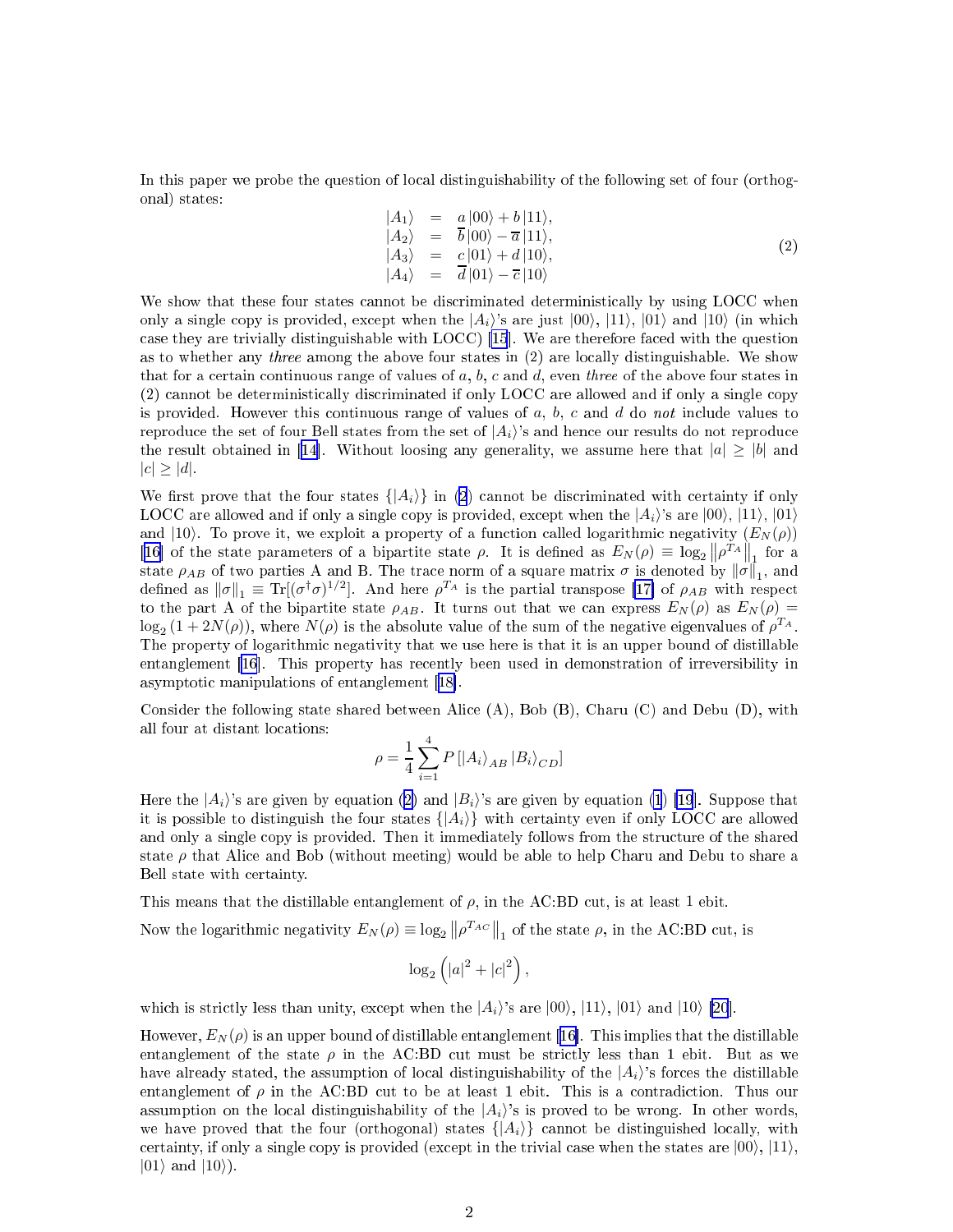<span id="page-2-0"></span>We now go on to prove that there exists a certain continuous range of values of  $a, b, c$  and  $d$ , for which three of the four states from the set  $\{A_i\}$  in equation ([2\)](#page-1-0) cannot be deterministically discriminated if only LOCC are allowed and if only a single copy is provided.

Consider the following state shared between Alice, Bob, Charu and Debu, with all four at distant locations:

$$
\eta = \frac{1}{3} \sum_{i=1}^{3} P\left[ \left| A_i \right\rangle_{AB} \left| B_i \right\rangle_{CD} \right]
$$

 $|A_i\rangle$ 's are given by equation ([2\)](#page-1-0) and  $|B_i\rangle$ 's are given by equation ([1\)](#page-0-0) [21]. Again we suppose that it is possible to locally distinguish with certainty, the three states  $a|00\rangle + b|11\rangle$ ,  $\overline{b}|00\rangle - \overline{a}|11\rangle$ and  $c |01\rangle + d |10\rangle$ , even if only a single copy is provided. And again, as earlier, it implies that the distillable entanglement of the state  $\eta$  (in the AC:BD cut) is more than or equal to 1 ebit.

The logarithmic negativity [16] of  $\eta$ , in the AC:BD cut is

$$
\log_2\left\{\frac{1}{3}\left(\sqrt{1+16\left|ab\right|^2-4\left|cd\right|^2}+2\sqrt{1-4\left|ab\right|^2+\left|cd\right|^2}\right)+1\right\}.
$$

There would again arise a contradiction, if this expression is strictly less than unity.

This implies that whenever we have

$$
4|ab|^2 - |cd|^2 > 3/4,
$$
\n(3)

the states  $a|00\rangle + b|11\rangle$ ,  $\bar{b}|00\rangle - \bar{a}|11\rangle$  and  $c|01\rangle + d|10\rangle$  would be locally indistinguishable with ertainty, if only a single opy is provided. It is obvious from the expression on the left hand side of (3), that the condition would not change if  $c|01\rangle + d|10\rangle$  is replaced by  $\overline{d}|01\rangle - \overline{c}|10\rangle$ . And the ondition would hange to

$$
4|cd|^2 - |ab|^2 > 3/4,
$$
\n(4)

if we investigate the local indistinguishability of  $c |01\rangle + d |10\rangle$ ,  $\overline{d} |01\rangle - \overline{c} |10\rangle$  and any one of  $a |00\rangle + b |11\rangle$  and  $\overline{b} |00\rangle - \overline{a} |11\rangle$ .

It is interesting to note that none of these inequalities satisfy the values of  $a, b, c, d$  such that the Bell states can be obtained from the  $|A_i\rangle$ 's. Therefore the result that any three Bell states cannot be discriminated with certainty if only LOCC are allowed and if only a single copy is provided [14], is not reproduced by the results of this paper. This fact is quite plausible, because we have considered logarithmic negativity [16] as an upper bound of distillable entanglement, while in ref.  $[14]$ , relative entropy of entanglement  $[22]$  was taken as an upper bound of distillable entanglement  $[23]$ 

It is interesting to consider the following cases:

Case (1.1.a) From (3), it follows that the three states  $(1/\sqrt{2}) (|00\rangle + |11\rangle)$ ,  $(1/\sqrt{2}) (|00\rangle - |11\rangle)$ and  $c |01\rangle + d |10\rangle$  (or  $\overline{d} |01\rangle - \overline{c} |10\rangle$ ) are locally indistinguishable with certainty if only a single copy is provided, for all values of c and d except when  $|cd| = 1/2$ .

In particular, the states  $\frac{1}{\sqrt{2}}$  $\frac{1}{2}$  (|00) + |11)),  $\frac{1}{\sqrt{2}}$  $\frac{1}{2}(|00\rangle - |11\rangle)$  and  $|01\rangle$  (or  $|10\rangle)$  are locally indistinguishable with ertainty if only a single opy is provided.

Case (1.1.b) It was shown in [14] that the three states  $(1/\sqrt{2}) (|00\rangle + |11\rangle)$ ,  $(1/\sqrt{2}) (|00\rangle - |11\rangle)$ and  $c |01\rangle + d |10\rangle$  (or  $d |01\rangle - \overline{c} |10\rangle$ ) are locally indistinguishable with certainty if only a single copy is provided, for all values of c and d when  $|cd| = 1/2$  [\[24](#page-5-0)].

Combining the cases  $(1.1.a)$  and  $(1.1.b)$ , we have the following result:

Case (1.1) The three states  $(1/\sqrt{2}) (|00\rangle + |11\rangle)$ ,  $(1/\sqrt{2}) (|00\rangle - |11\rangle)$  and  $c |01\rangle + d |10\rangle$  (or  $d |01\rangle - \overline{c} |10\rangle)$  are locally indistinguishable with certainty if only a single copy is provided, for all values of  $c$  and  $d$ .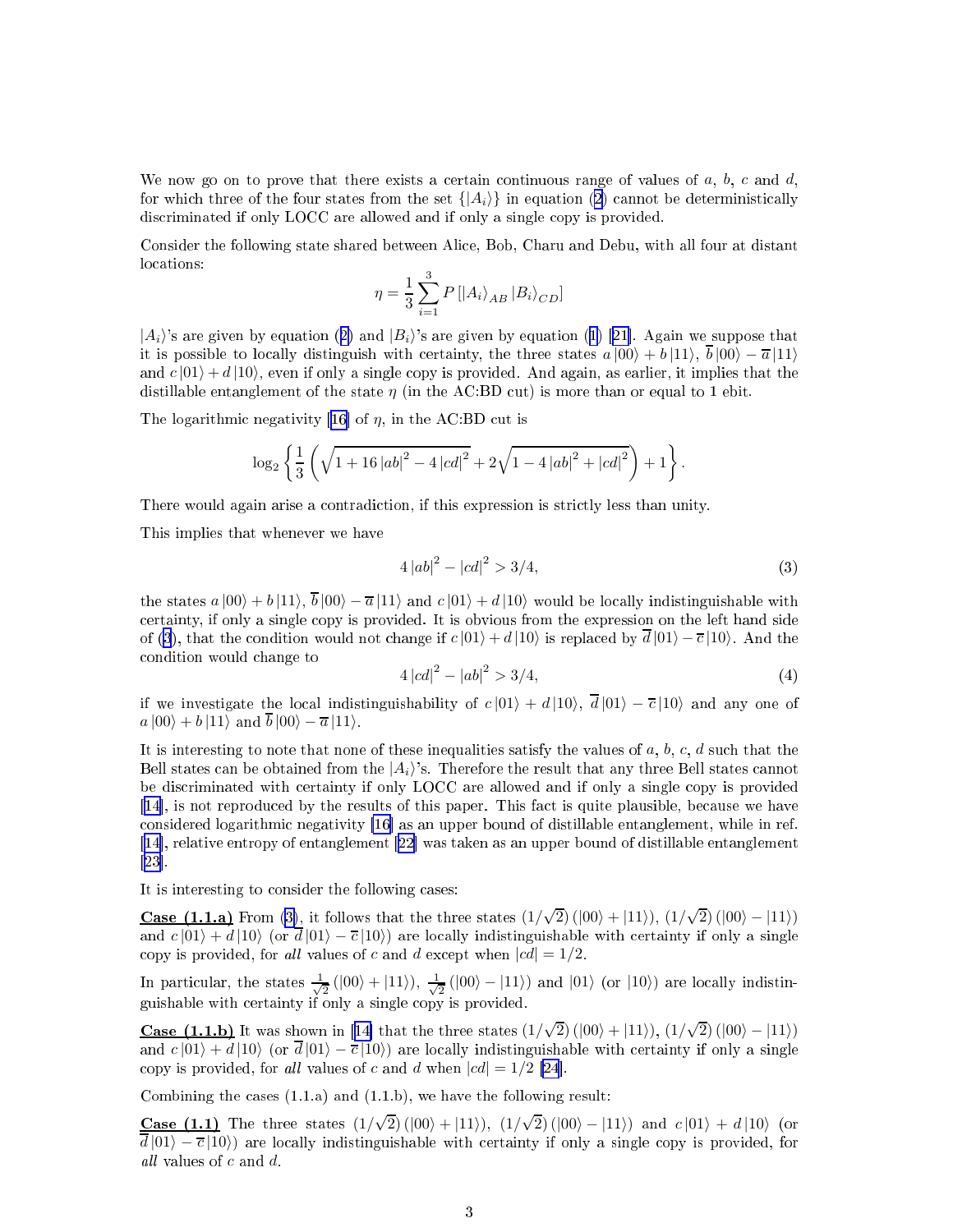Similarly we have the following case, which follows from equation  $(4)$  $(4)$  and ref. [\[14](#page-4-0)]:

Case (1.2) The three states  $(1/\sqrt{2})$  ( $|01\rangle + |10\rangle$ ),  $(1/\sqrt{2})$  ( $|01\rangle - |10\rangle$ ) and  $a |00\rangle + b |11\rangle$  (or  $\overline{b} |00\rangle \overline{a}$ (11)) are locally indistinguishable with certainty if only a single copy is provided, for all values of  $a$  and  $b$  [24].

On the other hand, one can see that

Case (2.1.a) the three states  $a |00\rangle + b |11\rangle$ ,  $\overline{b} |00\rangle - \overline{a} |11\rangle$  and  $(1/\sqrt{2}) (|01\rangle + |10\rangle)$  (or  $(1/\sqrt{2}) (|01\rangle |10\rangle$ ) are (trivially) distinguishable with certainty by LOCC if  $ab = 0$  even in the single copy case.

And (as in ref.  $[14]$ ) one can show that

Case (2.1.b) the three states  $a |00\rangle + b |11\rangle$ ,  $\overline{b} |00\rangle - \overline{a} |11\rangle$  and  $(1/\sqrt{2}) (|01\rangle + |10\rangle)$  (or  $(1/\sqrt{2}) (|01\rangle |10\rangle$ ) are indistinguishable with certainty by LOCC if  $|ab| = 1/2$ , in the single copy case.

Similarly we have the following cases:

Case(2.2.a) The three states  $c |01\rangle + d |10\rangle$ ,  $\overline{d} |01\rangle - \overline{c} |10\rangle$  and  $(1/\sqrt{2}) (|00\rangle + |11\rangle)$  (or  $(1/\sqrt{2}) (|00\rangle |11\rangle$ ) are (trivially) distinguishable with certainty by LOCC if  $cd = 0$  even in the single copy case.

Case(2.2.b) The three states  $c |01\rangle + d |10\rangle$ ,  $\overline{d} |01\rangle - \overline{c} |10\rangle$  and  $(1/\sqrt{2}) (|00\rangle + |11\rangle)$  (or  $(1/\sqrt{2}) (|00\rangle |11\rangle$ ) are indistinguishable with certainty by LOCC if  $|cd| = 1/2$ , in the single copy case.

However the local distinguishability (with certainty and in the single copy case) of the states  $a |00\rangle + b |11\rangle$ ,  $\bar{b} |00\rangle - \bar{a} |11\rangle$  and  $(1/\sqrt{2}) (|01\rangle + |10\rangle)$  (or  $(1/\sqrt{2}) (|01\rangle - |10\rangle)$ ) is still inconclusive for all values of a and b except in the cases when  $ab = 0$  or  $|ab| = 1/2$ . And similar is the situation for  $c$  |01) + d |10),  $\overline{d}$  |01)  $-\overline{c}$  |10) and (1/ $\sqrt{2}$ ) (|00) + |11)) (or (1/ $\sqrt{2}$ ) (|00) - |11))) for all values of c and d except when  $cd = 0$  or  $|cd| = 1/2$ .

In conclusion, we have shown that the four states  $a|00\rangle + b|11\rangle$ ,  $\overline{b}|00\rangle - \overline{a}|11\rangle$ ,  $c|01\rangle + d|10\rangle$ and  $\overline{d}|01\rangle - \overline{c}|10\rangle$  cannot be distinguished with certainty if only local operations and classical communication are allowed and if only a single copy is provided, except when they are simply  $|00\rangle$ ,  $|11\rangle$ ,  $|01\rangle$  and  $|10\rangle$  (in which case they are trivially distinguishable with LOCC). We went on to show that there exists a continuous range of values of  $a, b, c, d$  for which even three of the above four states are not locally distinguishable with certainty if only a single copy is provided. Precisely,  $a|00\rangle + b|11\rangle, \overline{b}|00\rangle - \overline{a}|11\rangle$  and  $c|01\rangle + d|10\rangle$  (or  $\overline{d}|01\rangle - \overline{c}|10\rangle$ ) are not locally distinguishable with certainty, if only a single copy is provided, when  $4 |ab|^2 - |cd|^2 > 3/4$ .

Let us add here that the relative entropy of entanglement  $[22] E_R(\eta)$ , of  $\eta = \frac{1}{3} \sum_{i=1}^3 P[|A_i\rangle_{AB} |B_i\rangle_{CD}]$ in the AC:BD cut, is  $2 - \log_2 3 < 0.42$  [25], for  $|A_i\rangle = |B_i\rangle$ , with  $|B_i\rangle$ 's being any three Bell states. But relative entropy of entanglement satisfies a strong continuity condition [\[26](#page-5-0)]. And if  $|A_1\rangle = a |00\rangle + b |11\rangle, |A_2\rangle = \overline{b} |00\rangle - \overline{a} |11\rangle$  and  $|A_3\rangle = c |01\rangle + d |10\rangle$ , then the  $|A_i\rangle$ 's would be the Bell states for  $(a, b, c, d) = \left(\frac{1}{\sqrt{2}}\right)^{3}$  $\frac{1}{2}$ ,  $\frac{1}{\sqrt{2}}$  $\frac{1}{2}$ ,  $\frac{1}{\sqrt{2}}$  $\frac{1}{2}$ ,  $\frac{1}{\sqrt{2}}$  $\frac{1}{2}$ , which is a boundary point of the set of points represented by  $4 |ab|^2 - |cd|^2 \leq 3/4$ . This implies, via the continuity of  $E_R$ , that  $E_R(\eta) < 1$  would hold at least for some continuous subset of the region  $4 |ab|^2 - |cd|^2 \le 3/4$ . And the fact that relative entropy of entanglement is an upper bound of distillable entanglement [23] would result in the corresponding  $|A_i\rangle$ 's being locally indistinguishable (for a single copy) by the methodology used in this paper. However, the value of  $E_R(\eta)$  is not computable at present for values of  $(a, b, c, d)$  lying the relevant range [25]. It is probably true that local indistinguishability with certainty holds even when  $4 |ab|^2 - |cd|^2 \leq 3/4$  $4 |ab|^2 - |cd|^2 \leq 3/4$  $4 |ab|^2 - |cd|^2 \leq 3/4$  (leaving out the trivial case of  $|00\rangle$ ,  $|11\rangle$  and  $|01\rangle$ (or  $|10\rangle$ )). But that would necessiate the consideration of a different upper bound of distillable entanglement, or a different method than is followed here.

The work of SG was sponsored in part by the Defense Advanced Research Projects Agency (DARPA) project MDA 972-99-1-0017 (note that the content of this paper does not necessarily reflect the position or the policy of the government and no official endorsement should be inferred),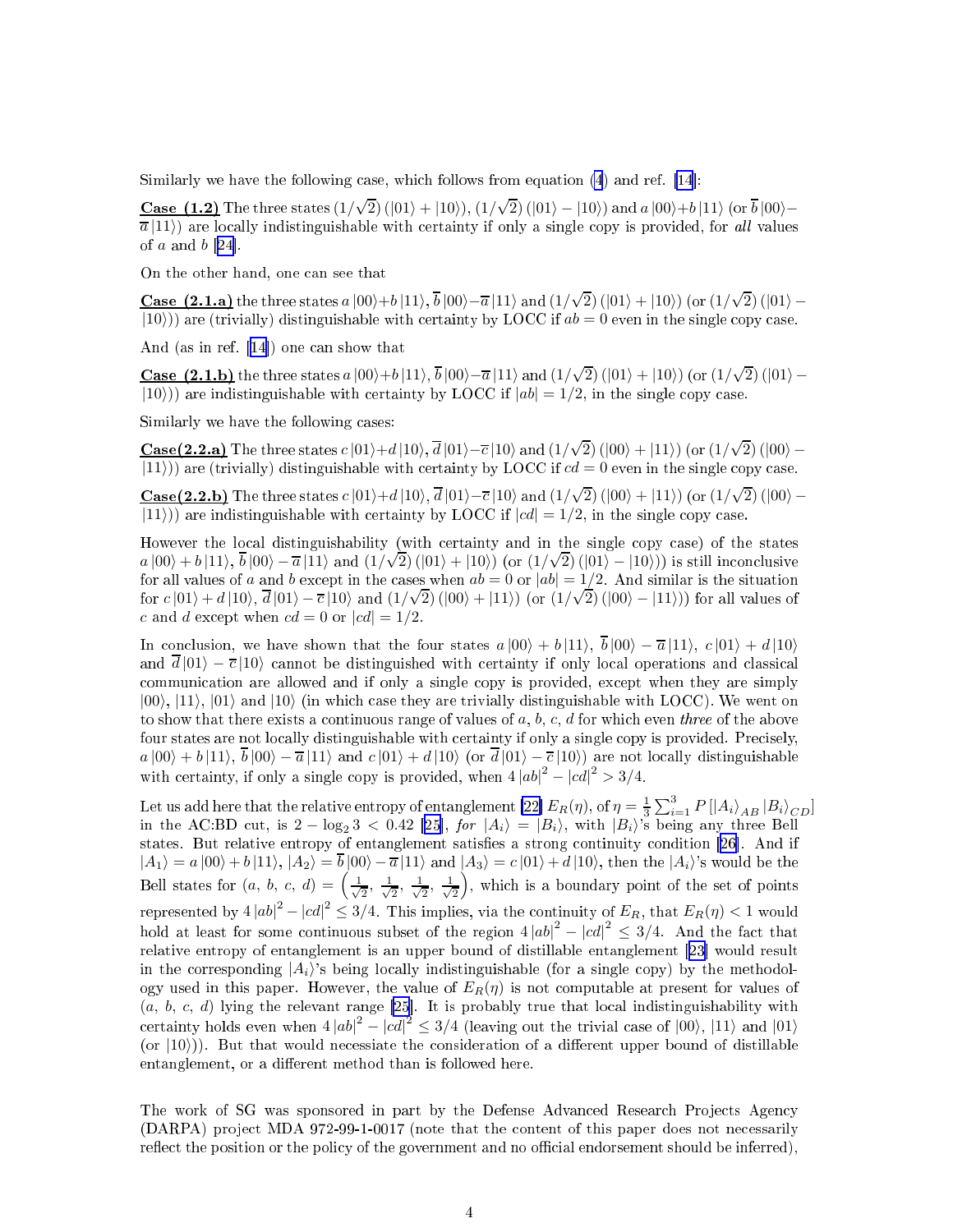<span id="page-4-0"></span>and in part by the U.S. Army Research Office/DARPA under contract/grant number DAAD 19-00-1-0172. The work of AS is supported by the EU Project EQUIP Contract No. IST-1999-11053. US acknowledges support by the European Community through grant IST-1999-10596 (Q-ACTA).

## References

- [1] E. Schrödinger, Naturwissenschaften 23 (1935) 807
- [2] A. Einstein, B. Podolsky and N. Rosen, Phys. Rev. 47 (1935) 777; D. Bohm, Quantum Theory (Prentice Hall, Englewood Cliffs, NJ 1951)
- [3] J. S. Bell, *Physics*  $1(1964)$  195
- [4] D. M. Greenberger, M. A. Horne and A. Zeilinger in Bell's Theorem, Quantum Theory, and Conceptions of the Universe, ed. M. Kafatos (Kluwer, Dordrecht 1989)
- $|5|$  L. Hardy, *Phys. Rev. Lett.* **68** (1992) 2981
- [6] G. Alber, T. Beth, M. Horodecki, P. Horodecki, R. Horodecki, M. Rötteler, H. Weinfurter, R. Werner and A. Zeilinger, Quantum Information : An Introduction to Basic Theoretical Concepts and Experiments, Springer Tracts in Modern Physics 173 (Springer-Verlag, Berlin Heidelberg 2001)
- [7] C. H. Bennett and G. Brassard in Proceedings of IEEE International Conference on Computers, Systems and Signal Processing, Bangalore, India, 1984; A. K. Ekert, Phys. Rev. Lett. 67 (1991) 661; C. H. Bennett, G. Brassard and N. D. Mermin, ibid 68 (1992) 557
- [8] C. H. Bennett and S. J. Wiesner, Phys. Rev. Lett.  $69$  (1992) 2881
- [9] C. H. Bennett, G. Brassard, C. Crépeau, R. Jozsa, A. Peres and W. K. Wootters, Phys. Rev. Lett. 70 (1993) 1895
- [10] R. Cleve and H. Buhrman, *Phys. Rev. A* 56 (1997) 1201 (quant-ph/9704026)
- [11] J. Walgate, A. J. Short, L. Hardy and V. Vedral, *Phys. Rev. Lett.* 85 (2000) 4972 (quant-ph/0007098)
- [12] S. Virmani, M. F. Sacchi, M. B. Plenio, D. Markham, Phys. Lett. A 288 (2001) 62 (quant $ph/0102073)$
- [13] Y.-X. Chen and D. Yang, Phys. Rev. A 64 (2001) 064303 (quant-ph/0103111); Y.-X. Chen and D. Yang, Optimally Conclusive Discrimination of Non-orthogonal Entangled States Locally, quant $ph/0104068$
- [14] S. Ghosh, G. Kar, A. Roy, A. Sen(De) and U. Sen, *Distinguishability of the Bell States*, accepted in *Phys. Rev. Lett.* (quant-ph/0106148)
- $|15|$  |0) and |1) are the eigen states of the Pauli spin matrix  $\sigma_z$  corresponding to eigen values 1 and -1. And the  $|A_i\rangle$ 's are normalised.
- [16] G. Vidal and R. F. Werner, A computable measure of entanglement, quant-ph/0102117
- [17] A. Peres, *Phys. Rev. Lett.* **77** (1996) 1413 (quant-ph/9604005)
- [18] G. Vidal and J. I. Cirac, *Phys. Rev. Lett.* **86** (2001) 5803 (quant-ph/0102036); G. Vidal and J. I. Cirac, When only two thirds of entanglement can be distilled, quant- $ph/0107051$
- [19] So with equal probability, Alice and Bob share a *single* copy of each of the four states  $|A_i\rangle$  (given by equation (2)),  $i = 1, 2, 3, 4$ .
- [20] It is to be noted here that the quantity  $\log_2 (|a|^2 + |c|^2)$  is non-negative, due to our assumptions that  $|a| \ge |b|$  and  $|c| \ge |d|$ .
- [21] So with equal probability, Alice and Bob share a *single* copy of each of the three states  $|A_i\rangle$  (given by equation (2)),  $i = 1, 2, 3$ .